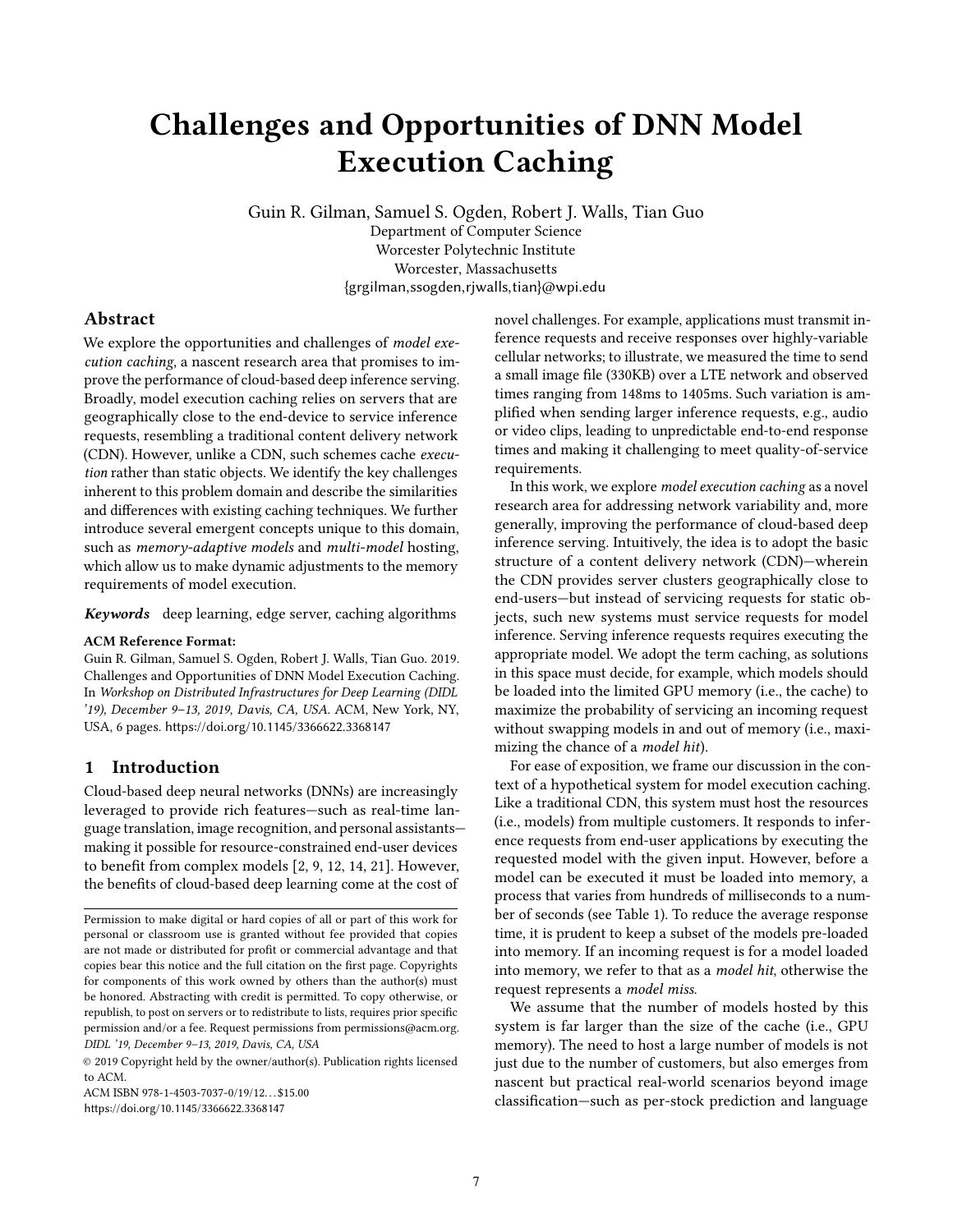translation—wherein a single application/customer might use thousands of models [\[1\]](#page-4-2).

The reader might wonder why we advocate caching deep learning models instead of caching the inference results. We focus on model execution caching as it is better suited to workloads that are unique and specific to a particular enddevice user, e.g., images taken by user or audio clips of the user's voice. Caching the inference results for user-specific requests would not be particularly useful as there is a low likelihood of receiving an identical request that could reuse these results. An alternative and complimentary line of research might be designing schemes to perform non-trivial preprocessing [\[6\]](#page-4-3) of incoming requests in order to map to previously cached results [\[19\]](#page-5-3). However, we argue that model execution caching poses fewer demands on the model developer and thus represents a lower barrier to adoption.

## 2 Challenges of Model Caching

Caching deep learning models, at its core, is about moving computation closer to end users. Similar to traditional content delivery networks, systems that support model execution caching will likely utilize a multi-level caching structure e.g., the model may be placed in GPU memory, in RAM, in local disk-based storage, or at a remote location. Further, one goal will be improving the ratio of hits to misses at each cache level. However, while traditional CDNs often use servers to serve fixed-size objects to end-users to minimize response time, execution of deep learning models often requires access to servers with GPUs and focuses on an additional metric called inference accuracy. These and other unique characteristics of serving deep learning models pose new challenges to effectively caching deep learning models, which we describe next in detail.

There are four key differences between traditional CDN caching and model execution caching. First, DNN models have dynamic memory requirements that can depend on runtime parameters such as request batch sizes. Second, DNN models require a different cache structure than traditional CDN caches. Third, model misses need to be handled differently, e.g., loading models into memory prior to being executed. Finally, DNN serving requires efficient management of GPU memory.

Challenge 1: Runtime Memory Requirements. Traditional CDNs cache fixed-size static objects. This property simplifies resource management as CDNs know memory requirements a priori and can allocate the same amount of memory for an object in all cache levels. However, the runtime memory requirements of a deep learning model are often drastically different from the space requirements on disk [\[4\]](#page-4-4). We can attribute these differences, in part, to differences between the in-memory versus on-disk representation and memory overheads introduced by the deep

learning framework. Furthermore, the memory consumption depends on runtime configuration parameters, such as the number of concurrent requests that are serviced by the model (i.e., batch size) [\[4\]](#page-4-4). Request batching is widely used in deep learning model serving systems, as a way to increase throughput [\[5,](#page-4-5) [15\]](#page-5-4). However, as determining the actual batch size depends heavily on the inference request rates as well as the performance goals, it is difficult to predict the actual memory requirement of each model.

Challenge 2: DNN Cache Levels. Another key difference between traditional content caching and model execution caching is the number of objects that need to be stored. In particular, we envision that the set of possible deep learning models will be small enough such that each server cluster will be able to store all models [\[1\]](#page-4-2). This avoids the need to decide which models should be stored in which cluster location and the need to transfer models across different locations when the inference request workload shifts. However, loading models from disk to GPU memory—i.e., the difference between model miss and model hit time as shown in Table [1—](#page-2-0)might be order of magnitude slower than forwarding an inference request to another cluster. This suggests the need for caching algorithms to have knowledge of other caches, an approach actively avoided by many traditional caching schemes.

Challenge 3: Miss Behavior. In the case of DNN caching systems, when a cache miss occurs, the requested model needs to be admitted to the top level cache, i.e., GPU memory, completely before inference can occur. If this top-level cache is full, then such systems need to make a model eviction decision based on the factors detailed in Section [3.2.](#page-2-1) This is in contrast to CNNs where requested objects can be read from any cache level and do not necessarily get admitted to higher-level caches completely before the request begins to be served. The requested object can be sent in pieces before it has been totally loaded into the cache. Implicitly, this means that after each miss, traditional cache systems have the additional flexibility to not admit the entirety of the missed objects to higher level caches.

Challenge 4: Managing GPU Memory. Another important class of differences arises from the GPU hardware needed for model execution caching. In particular, model caching requires the ability to efficiently manage multiple distinct models stored in GPU memory. Only recently have researchers considered using memory paging techniques to simplify management and improve utilization [\[22\]](#page-5-5). Currently, GPU paging is still much slower than RAM memory paging owing to the lack of pipelined page-fault handling similar to what is used by modern CPUs.

Further, while GPUs are highly parallel, data must first be loaded from RAM into GPU memory. Thus, GPU memory performance is heavily dependent on the capacity of its connection to the CPU. This connection has traditionally been the bottleneck in GPU optimization, and the typical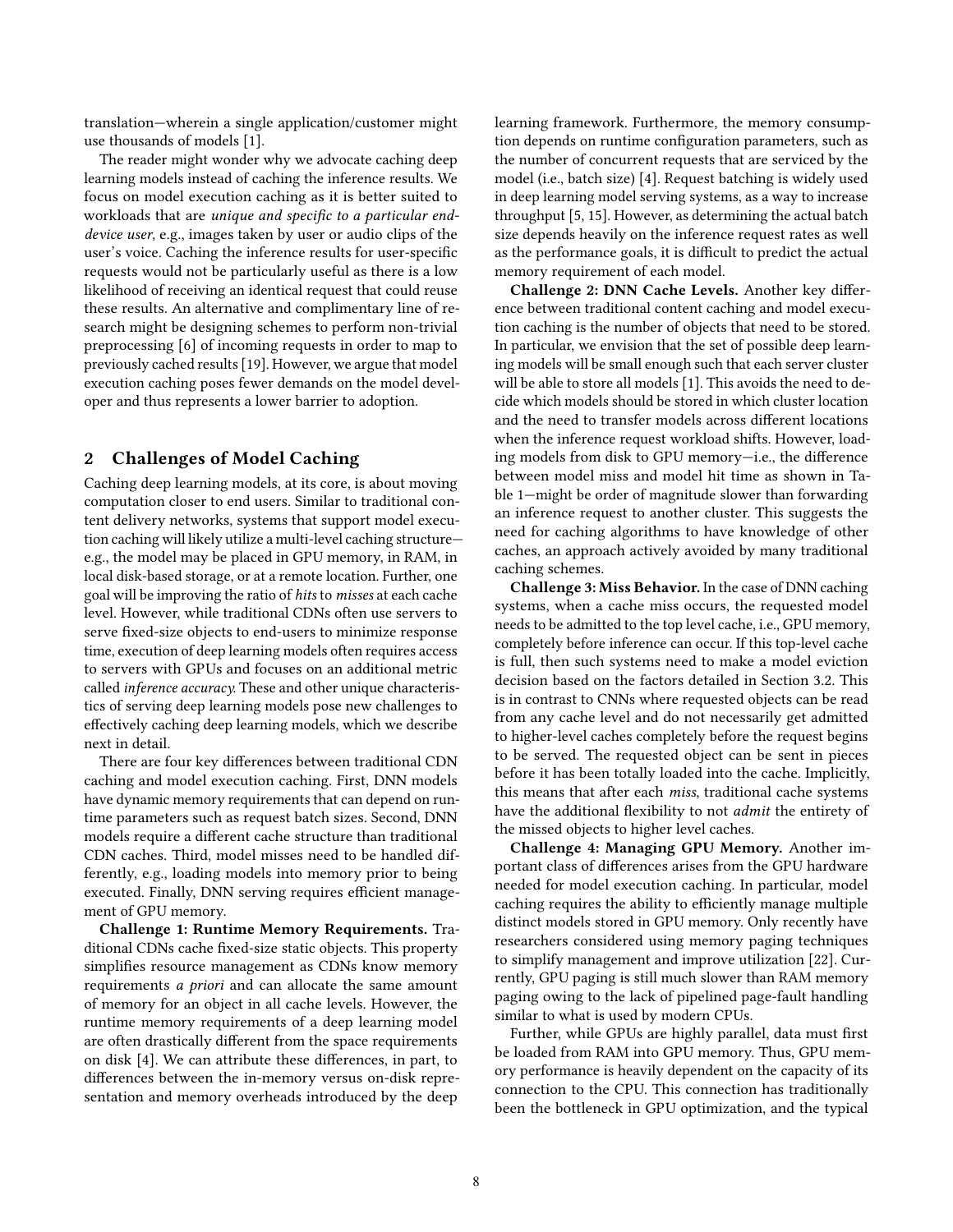<span id="page-2-0"></span>

|                   | $accuracy(\%)$ | inference time inference time<br>model hit (ms) | model miss(ms)     | size(MB) | #params $(M)$ |
|-------------------|----------------|-------------------------------------------------|--------------------|----------|---------------|
| <b>SqueezeNet</b> | 72.9           | $28.6 \pm 1.1$                                  | $173.4 \pm 25.7$   | 4.8      | 1.2           |
| MobileNetV10.25   | 74.1           | $25.7 \pm 1.2$                                  | $272.8 \pm 45.0$   | 1.9      | 0.5           |
| MobileNetV10.5    | 84.9           | $26.3 \pm 1.2$                                  | $302.8 \pm 45.5$   | 5.2      | 1.3           |
| <b>DenseNet</b>   | 85.6           | $49.6 \pm 3.2$                                  | $1149.0 \pm 108.0$ | 43.9     |               |
| MobileNetV10.75   | 88.1           | $28.0 \pm 1.1$                                  | $351.9 \pm 47.4$   | 10.5     | 2.6           |
| MobileNetV1 1.0   | 90.6           | $28.2 \pm 1.2$                                  | $421.2 \pm 47.1$   | 17.1     | 4.2           |
| NasNet Mobile     | 91.5           | $55.3 \pm 4.1$                                  | $2817.2 \pm 123.7$ | 21.9     | 5.3           |
| InceptionResNetV2 | 94.0           | $76.3 \pm 5.7$                                  | $2844.3 \pm 106.5$ | 121.6    | 55.8          |
| InceptionV3       | 93.8           | $55.8 \pm 1.2$                                  | $1950.7 \pm 101.2$ | 95.7     | 23.8          |
| InceptionV4       | 95.1           | $82.8 \pm 0.9$                                  | $3162.2 + 134.0$   | 171.2    | 42.7          |
| NasNet Large      | 96.1           | $112.6 \pm 6.1$                                 | $7054.5 \pm 238.4$ | 356.6    | 42.3          |

Table 1. Statistics of popular CNN Models. We measured the average inference time using a p2. xlarge GPU server with 12GB GPU memory on Amazon EC2.

approach has been for programmers to explicitly control this data transfer.

## 3 Caching Model Design Principles

Given that model execution caching is inherently a caching problem, we first evaluate the effectiveness of existing cache replacement algorithms [\[3,](#page-4-6) [8,](#page-4-7) [20\]](#page-5-6) in managing deep learning models at edge locations. One promising way to adapt prior cache algorithms to the domain of DNN execution caching is by defining the utility and cost of a cache miss, as well as isolating the features of DNN models which the caching algorithm should consider in making admission and eviction decisions. We next define the concept of model misses and outline such potential design factors.

#### 3.1 Model Misses

In a DNN cache, a model miss indicates that we will not be able to perform the inference request before the model is loaded into GPU memory. Unlike in the case of typical web servers, loading the model on-demand can take seconds. Moreover, the cost of a model miss is dominated by the time it takes to load models from storage to memory. There is also a further cost, as once loaded, the model must be run on the requested input, which costs additional memory and time. This is a cost not present when caching static objects such as in web serving. Because of this, it will be necessary to use DNN runtime memory consumption and the time to load DNN models into memory as two key aspects of the cost of model misses.

This also means that in attempting to reduce the cost of model misses, we must answer the question of how to handle the model misses to mitigate performance impact. The essential aspect of this problem is identifying the elements of the models which increase the cost of a model miss, and what the trade-offs are for attempting to account for those qualities. For instance, one could trade accuracy for time by using a model that is already present in the GPU memory instead of the requested one. This in turn translates to the

problem of which in-memory model we should use. The choice of the model needs to consider the impact on inference delays and accuracy, as well as memory usage increase. In particular, different models might have batched inference requests waiting for different amounts of time, and the GPU memory increases non-linearly with the number of inference requests.

#### <span id="page-2-1"></span>3.2 Possible Factors Influencing Caching Policy

Model Size. In AdaptSize [\[3\]](#page-4-6), a novel caching algorithm for web servers, the authors showed that a probabilistic admission function dependent on the size of the object being admitted drastically improved the object hit ratio simply by virtue of there being more objects in the cache when a given request is received.

One issue particular to our case is that the variable size on which approaches such as the AdaptSize algorithm depend is not as straightforward in the case of DNN serving as it is when considering typical CDN caching problems. Because model complexity is a fairly reliable estimate of the memory overhead required to run the models, and batch size varies with memory usage [\[4\]](#page-4-4), a size statistic incorporating both model complexity and input batch size may be a useful metric for cache admission.

Since the model has to be run on the given input, the memory requirements for the models are dynamic. Additionally, the extent of the relationship between batch size and memory requirements is largely model-dependent. Some offline model measurements may be necessary to understand the relationship between these factors before the caching algorithm can completely account for them.

Frequency of Use. A typical factor in caching algorithms is the frequency of use of the object in question; more frequently used items are less likely to be evicted because they are more likely to be requested in the future.

AdaptSize [\[3\]](#page-4-6) presents an eviction policy that employs a Markov chain model to track an object's position in the least recently used list, so that the overhead required scaled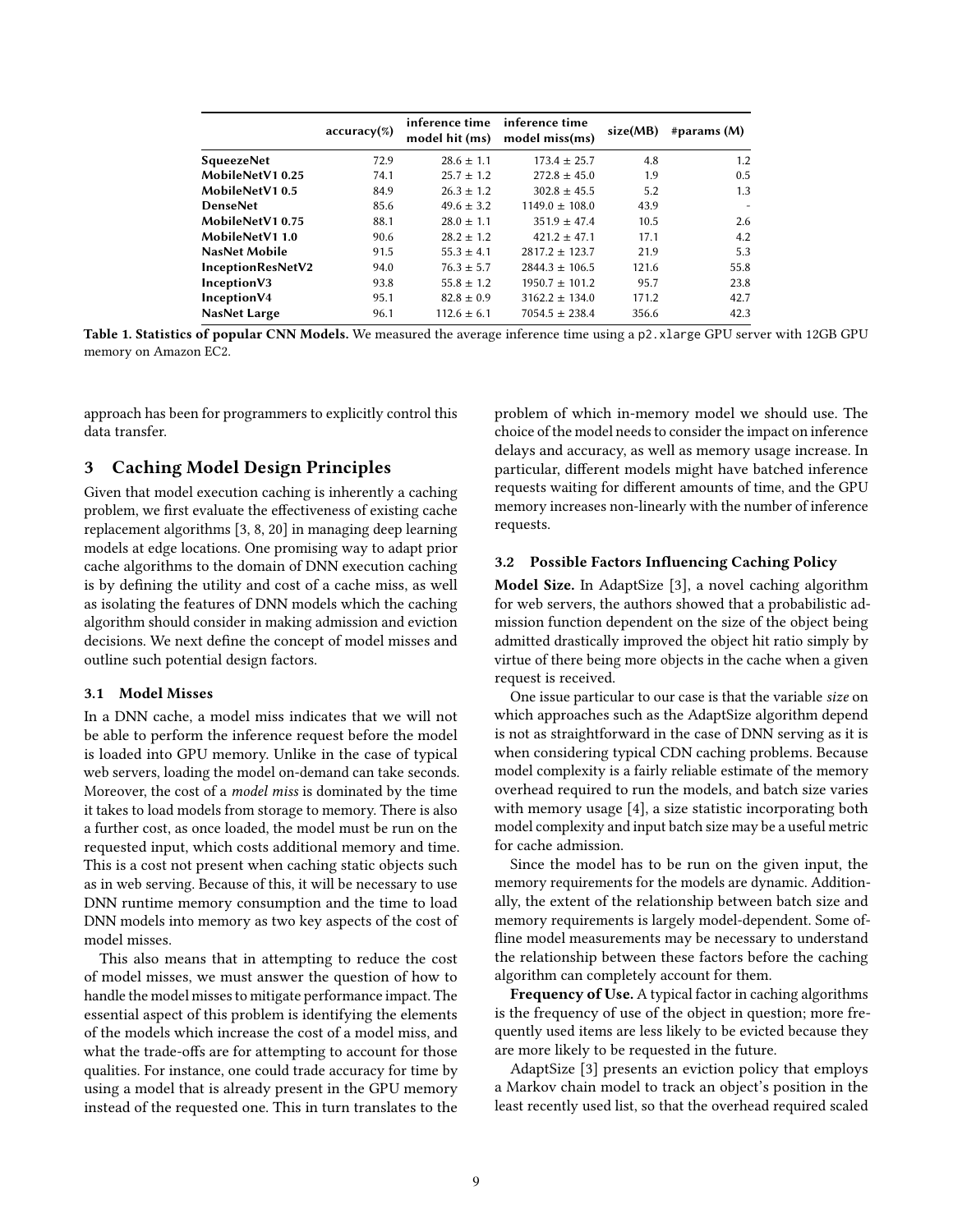linearly instead of exponentially with the number of objects in the cache. This allows for efficient serving of a large number of small cache objects. The calculation in our case would once again be further complicated by the dynamic component to the size of the models.

In addition, a global least-recently-used list could allow for cluster-wide awareness of admissions/eviction decisions to improve efficiently, but may be too costly to implement.

Model Accuracy. In the case where the user does not have to specify a model to run, there are aspects of the model that influence which should be selected for the request, and one of those is the accuracy of the output. Because accuracy is not directly proportional to model complexity or the number of operations executed, model accuracy must be considered separately from size. It may be the case that more accurate models are requested more often regardless of their overhead cost, since the inference would not be taking place on the mobile device and therefore the user does not have to factor the model overhead into their choice of model. This would lead to a policy of more accurate models being admitted more frequently. However, time complexity would still play a role when considering model accuracy (see below).

Model Speed. The time complexity of the DNNs will have a direct impact on rate of servicing requests. While it seems that with high-end hardware, most models can achieve low inference times, it is also true that maintaining a certain throughput also diminishes model accuracy, meaning that there exists a tradeoff between these two features. To resolve this, it may be possible to split requests with large batch sizes into subsets of smaller batches and run them concurrently.

## 4 Opportunities for Model Caching

The ability to cache deep learning models brings the benefits of improved inference response time. However, as we have discussed in previous sections, the inherent differences between deep learning models and traditionally cached objects make it very challenging to design efficient model caching algorithms. The challenges can be summed up as high model miss penalty, i.e., loading the model into the GPU memory can take up to a few seconds; and the dynamic model memory requirements caused by model type and batch sizes. The three broad open questions in the area of model execution caching can be categorized as: (i) how to reduce the model miss rate, (ii) how to handle a model miss, and (iii) when to make model cache decisions. Bearing these questions in mind, we next describe a few emerging opportunities.

Designing memory-adaptive models. One of the key insights in caching deep learning models is to make the models we use to service requests dynamic. To achieve this, we would need a new type of model, which we refer to as memory-adaptive models. These models, akin to scalable video codec [\[16\]](#page-5-7), could provide us the flexibility to dynamically adjust the total model memory requirement based on

available GPU memory size and its corresponding batch size. More concretely, to use these memory-adaptive models, we could load the base model—a fully functional model that is capable of producing inference results, i.e., having the output layer, albeit at lower quality—when the batch size is large. When the batch size decreases, we could enhance the model complexity and accuracy by adding in additional layers. This removes the need to evict and load the entire highest-quality model, thus reducing the potential penalty of a model miss. Currently, some existing works [\[17,](#page-5-8) [18\]](#page-5-9) have demonstrated promising results towards automatically searching for models that could balance trade-offs between accuracy and other metrics of interest, such as memory consumption.

Post-loading of deep learning models. What if we could start executing models before the model is fully loaded? Here, fully loaded means that all the model weights, layers, and neurons are initialized and ready to serve the inference request. By only partially loading the model into the GPU memory before starting execution, we can reduce the model cache miss penalty in terms of time. The challenge lies in deciding which model layers need to be preloaded into the GPU memory without introducing "jitter", i.e., unwanted execution delay after inference execution started that is caused by having to wait for loading in additional model data. One needs to at least consider and understand the difference between model execution time and loading time. In addition, if all the models residing inside the GPU memory are partially loaded, we could also fit more models given a fixed size GPU memory. To achieve post-loading, we could potentially leverage techniques such as prepaging and page faults, from post-copy live migration [\[11\]](#page-5-10) in which the destination VM can start executing after a small amount of data, e.g., processor states, has been transferred.

Co-designing scheduling and selection algorithms. In addition to redesigning deep learning models, we could achieve similar effects by co-designing the request scheduling, model selection, and model caching algorithms. Here, a request scheduling algorithm is in charge of assigning inference requests to the model servers and a model selection algorithm decides which specific model instance to assign the requests to. Note that in the case of approximating inference results, i.e., trading accuracy for fewer model cache misses, the model selection algorithm could choose the models that are already residing in the memory instead of the ones that are requested. More concretely, for requests that belong to the same type of inferences, e.g., image classification or object detection, the model selection algorithms can have the liberty to choose from a set of functionally-equivalent models—in essence, whichever models that are currently in the GPU memory. The challenge is to define and maintain functionally-equivalent models, e.g., which two models can be considered as functionally-equivalent given the performance requirements, or make sure at least one model from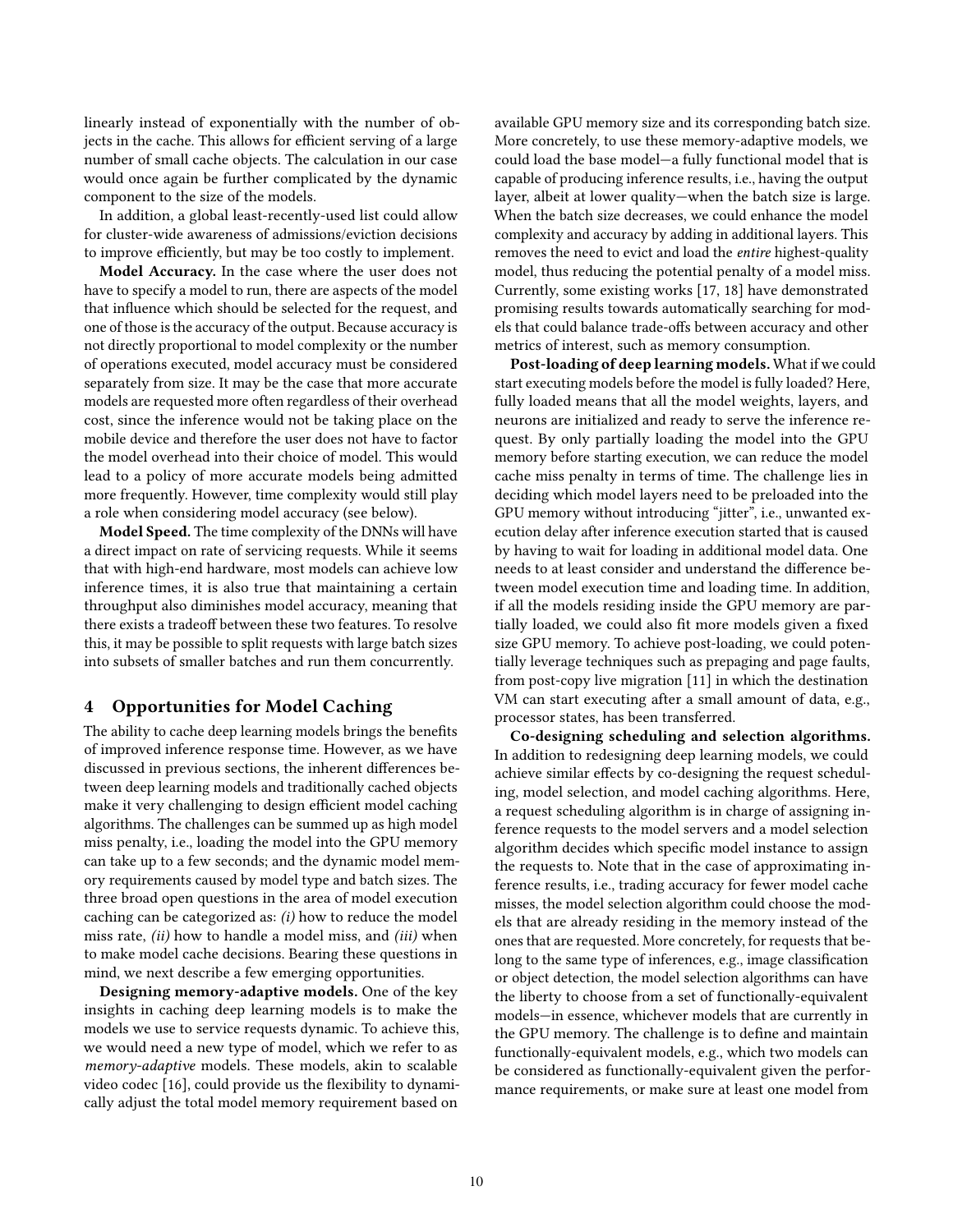each functional class is present in the GPU memory at all time.

To design a cache-aware request scheduling algorithm, the key idea is to organize queued requests into buckets ordered by models, and assign a batch of requests to models once the bucket is full. Batching requests is currently used to improve training speed [\[13\]](#page-5-11) and inference throughput [\[5\]](#page-4-5), and can naturally happen in inference serving systems for popular models as well as when model execution speed is slower than request rate. The natural question is then how we should configure the batch size for each model. One way is to set the batch size based on the memory requirements of each model (for a given batch size). Another way is to set the timeout based on the maximum desired response time for a request [\[5\]](#page-4-5). In summary, both co-designs help with reducing the cache miss rate as well as mitigating the impact of model cache miss.

Proactively loading and evicting models. Currently, model caching decisions are made reactively, i.e., when there is not enough GPU memory to load the requested DNN models, in-memory models have to be evicted to load the request model. What if we could predict the model utility, e.g., memory requirements and model accuracy, and pre-evict and pre-load models? This is akin to preloading objects to memory, a commonly-used technique to speed up application execution time. However, the effectiveness of preloading is often limited by the ability to predict the short-term model request pattern. To account for this, we might be able to leverage observed workload spikes, e.g., a burst of inference requests for a particular DNN model [\[7\]](#page-4-8). While that model is not currently present in the cache, we could start serving requests using the functionally-equivalent model in memory and start preloading the requested model with the anticipation of the increasing demand.

Coordinating and pooling clusters' GPU memory. Conventionally, in the web caching scenario, when a cache miss happens, the request is forwarded to the next-level authoritative source to fetch the content. In the case of model cache misses of a GPU server, this could mean forwarding the inference request to a nearby location where the requested model is present in the GPU memory. However, it is challenging to have up-to-date information regarding model cache status without incurring costly control messages—the number of messages per second can be proportional to  $O(nmr)$  where  $n$  is the total number of locations,  $m$  is the maximum neighbor location set, and  $r$  is the inference request rates. For example, whenever a model loads into or unloads from GPU memory, an accompanying control message will be sent to a group of nearby cluster locations. On the other hand, it might be possible to combine server resources from different cluster locations to create a virtual pool that coordinates the model caching decisions—communicating among closer cluster locations can still be orders of magnitude faster than

loading the model on-demand. This also helps to avoid *one*hit-wonder requests as we could now wait to load a model into local GPU memory on the subsequent second inference request.

## 5 Summary

In this paper, we outlined a nascent research area–model execution caching. We identified unique challenges and principles associated with designing such systems. We further recognized opportunities in this domain, such as designing memory-adaptive models, that help with building coherent and complementary solutions. As part of future work, we plan to design a new caching algorithm for managing deep learning models.

## Acknowledgments

This work extends a preliminary discussion [\[10\]](#page-5-12) and is supported in part by the National Science Foundation under Grant No. 1755659 and No. 1815619.

## References

- <span id="page-4-2"></span>[1] 2019. Lazily load models and on insufficient resources for a load, look to unload idle models · Issue #1403. <https://github.com/tensorflow/serving/issues/1403>.
- <span id="page-4-0"></span>[2] 2019. List of Hosted Models. [https://www.tensorflow.](https://www.tensorflow.org/lite/guide/hosted_models) [org/lite/guide/hosted\\_models](https://www.tensorflow.org/lite/guide/hosted_models).
- <span id="page-4-6"></span>[3] Daniel S. Berger, Ramesh K. Sitaraman, and Mor Harchol-Balter. 2017. AdaptSize: Orchestrating the Hot Object Memory Cache in a Content Delivery Network. In NSDI 17.
- <span id="page-4-4"></span>[4] Simone Bianco, Remi Cadene, Luigi Celona, and Paolo Napoletano. 2018. Benchmark analysis of representative deep neural network architectures. IEEE Access (2018).
- <span id="page-4-5"></span>[5] Daniel Crankshaw, Xin Wang, Guilio Zhou, Michael J. Franklin, Joseph E. Gonzalez, and Ion Stoica. 2017. Clipper: A Low-Latency Online Prediction Serving System. In NSDI 17.
- <span id="page-4-3"></span>[6] Jacob Devlin, Ming-Wei Chang, Kenton Lee, and Kristina Toutanova. 2018. Bert: Pre-training of deep bidirectional transformers for language understanding. arXiv:1810.04805 (2018).
- <span id="page-4-8"></span>[7] Utsav Drolia, Katherine Guo, Jiaqi Tan, Rajeev Gandhi, and Priya Narasimhan. 2017. Cachier: Edge-caching for recognition applications. In 2017 IEEE 37th International Conference on Distributed Computing Systems (ICDCS). IEEE, 276–286.
- <span id="page-4-7"></span>[8] Binny S Gill and Dharmendra S Modha. 2005. SARC: Sequential Prefetching in Adaptive Replacement Cache.. In USENIX Annual Technical Conference 15.
- <span id="page-4-1"></span>[9] Tian Guo. 2018. Cloud-based or on-device: An empirical study of mobile deep inference. In 2018 IEEE International Conference on Cloud Engineering (IC2E).